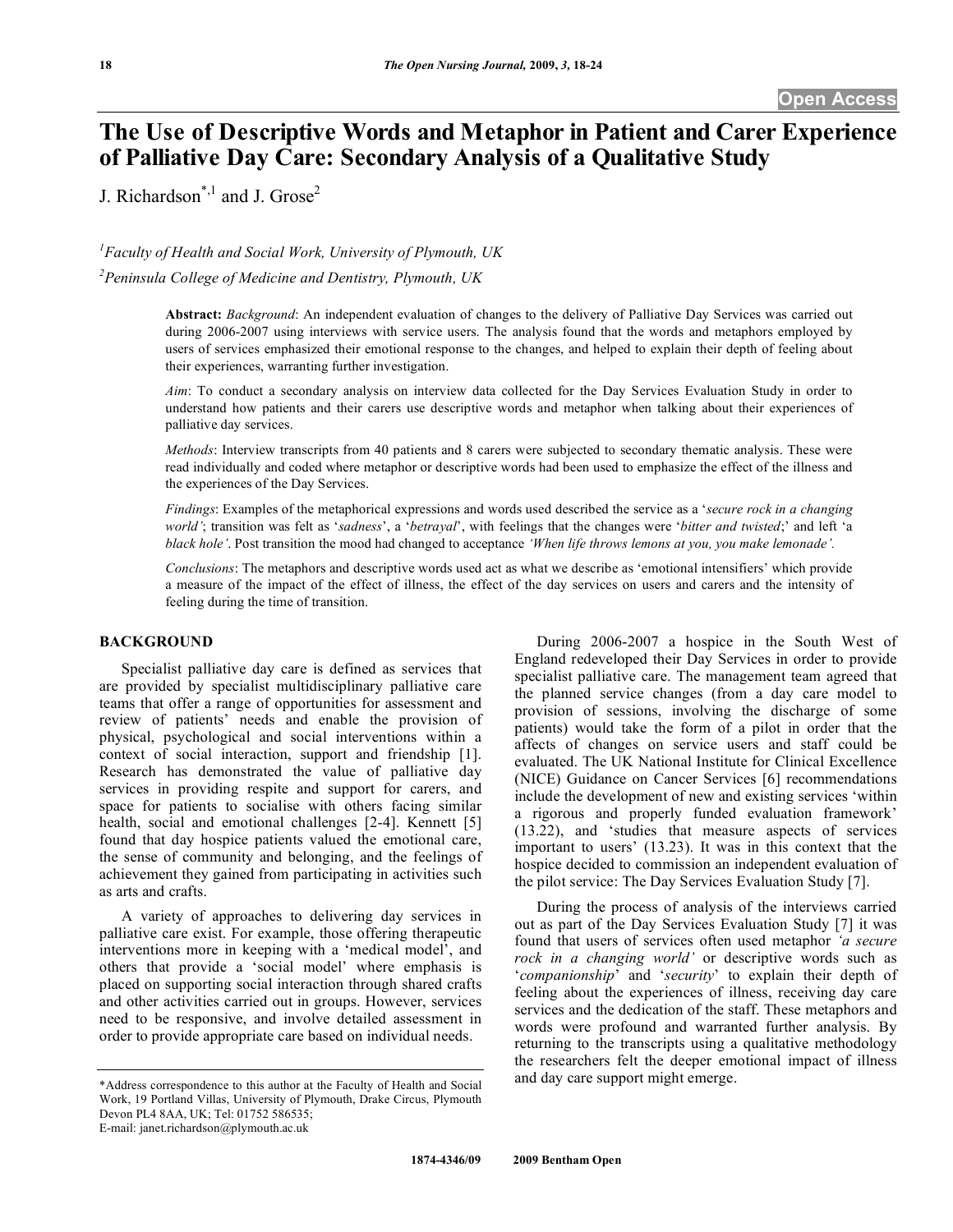## **THE CHOICE OF QUALITATIVE METHODOLOGY**

 Greenhalgh [8] suggests that quantitative research can lose the 'emotional impact' of the story being told. Qualitative research offers an opportunity to find meaning in the words people use to describe their experience. The meaning is discovered using a reflexive approach. As Holloway and Freshwater [9] point out the process of reflexivity demands that the researcher *'becomes reflective about the reflections of the participants*'. This method was therefore suitable for our secondary analysis of transcripts where we were looking for specific descriptive words or metaphors which might enhance the meaning of the experience of changes in hospice day care services.

 Metaphor: Alvesson & Skoldberg [10] define metaphor as '*some kind of correspondence between two different phenomena'.* For example using one of our identified metaphors *'a secure rock in a changing world'* a rock and a changing world are not similar but in their correspondence suggests how there can be something stable to hold on to which might help to stabilise an unstable environment. Lakoff & Johnson [11] describe the use of metaphor as a way of grasping emotionally difficult concepts, of finding meaning in intangible ideas. Our interest was in finding if and how metaphors had been used in addition to descriptive words in the transcripts because of a metaphor's particular value in offering insight into how individuals manage an emotionally charged situation at a time of change. By identifying the metaphors patients used to describe their experience we intended to not only hear the patient's voice but also to create empathy in the reader.

 It could also be argued that metaphors are both culturally specific (the example used in this research '*kicking the illness in to touch'* would only be understandable to those who knew the game of rugby) and are also used as culturally available shorthand, thus possibly reducing their impact as a tool for understanding the meaning of emotion. However we believe it is precisely this culturally specific nature which makes them valuable in emphasising the degree of feeling in a given situation.

## **METHODOLOGICAL ISSUES IN USING EXISTING DATA FOR SECONDARY ANALYSIS**

 Unlike quantitative research where data is collected and then analyzed, in qualitative research data emerges as a by product of the relationship between researcher and participant and may be analyzed in a continuous process from the first interview onwards [12]. Secondary analysis of existing data cannot re-create that relationship but recontextualizes the data creating new themes as new understanding emerges [13]. In this way a secondary analysis of existing qualitative data enables an '*alternative perspective on the original question'* [14]. A further benefit of secondary analysis is that it offers re-interpretation without further interviewing of the same participants, this not only avoids further intrusion into their lives, but it reduces overall costs and allows extra research time for analysis [12].

 Qualitative researchers emphasize the importance of the primary relationship between researcher and participant [15]. A further analysis by another researcher may limit interpretation because of the distancing from the primary relationship. The original context is removed and some of the valuable depth of meaning might be lost. However it could be argued that the majority of qualitative research involves either teams, who share the coding of interviews, or some coding is carried out simultaneously by other experienced researchers to increase validity. Thus the debate about the primary relationship, whilst important, may not detract from the value of secondary analysis. Szabo & Strang [12] suggest that contact with the original researcher, where possible, is advisable to maintain some of the original flavour of the interviews.

 Another issue raised about a limitation of this method is that problems with the original process of data collection or analysis may not be taken into account in this second phase. In this study the secondary analysis was undertaken by a different researcher than the Evaluation Study. However the first researcher was available to discuss any issues of methodology arising from the initial Evaluation Study [7].

## **AIM**

 To conduct a secondary analysis on interview data collected for the Day Services Evaluation Study in order to understand how patients and their carers use metaphorical descriptions and descriptive words when talking about their experiences palliative day services.

## **METHOD**

 Data was collected (by JR) from 40 patients and 8 carers through in-depth group and individual semi-structured interviews from January 2006 - August 2007. This covered the period from the announcement of the service changes to the end of the six-month pilot, and included a number of patients who had been discharged from the service. Ethical approval for the study had been granted by the University Research Ethics Committee and patients were fully informed of the study prior to consenting to participate. Interviews were audio-recorded, transcribed, analyzed and written up as a report for Hospice managers.

 This secondary analysis was conducted by a second researcher (JG). However, initially three transcripts were coded by both the first and second researcher. This enabled comparison of coding between the researchers and a better understanding of what would be chosen as descriptive words or metaphors. The framework for the analysis is provided by Lakoff & Johnson's approach to understanding meaning by the use of metaphor [11].

 The transcripts were read individually and coded where metaphors or descriptive words had been used to highlight the effect of the illness, experience of the service, and transition. A second reading of the transcripts studied these further and related them to the context in which they were used. During this stage of the analysis we found four distinctive themes, 'what it's like to be ill'; 'the centre/hospice', 'transition' and 'post transition'.

 When presenting the data below we have not provided a specific patient/carer reference when many participants used the same word. However where longer quotations are presented, reference to the transcript and line number from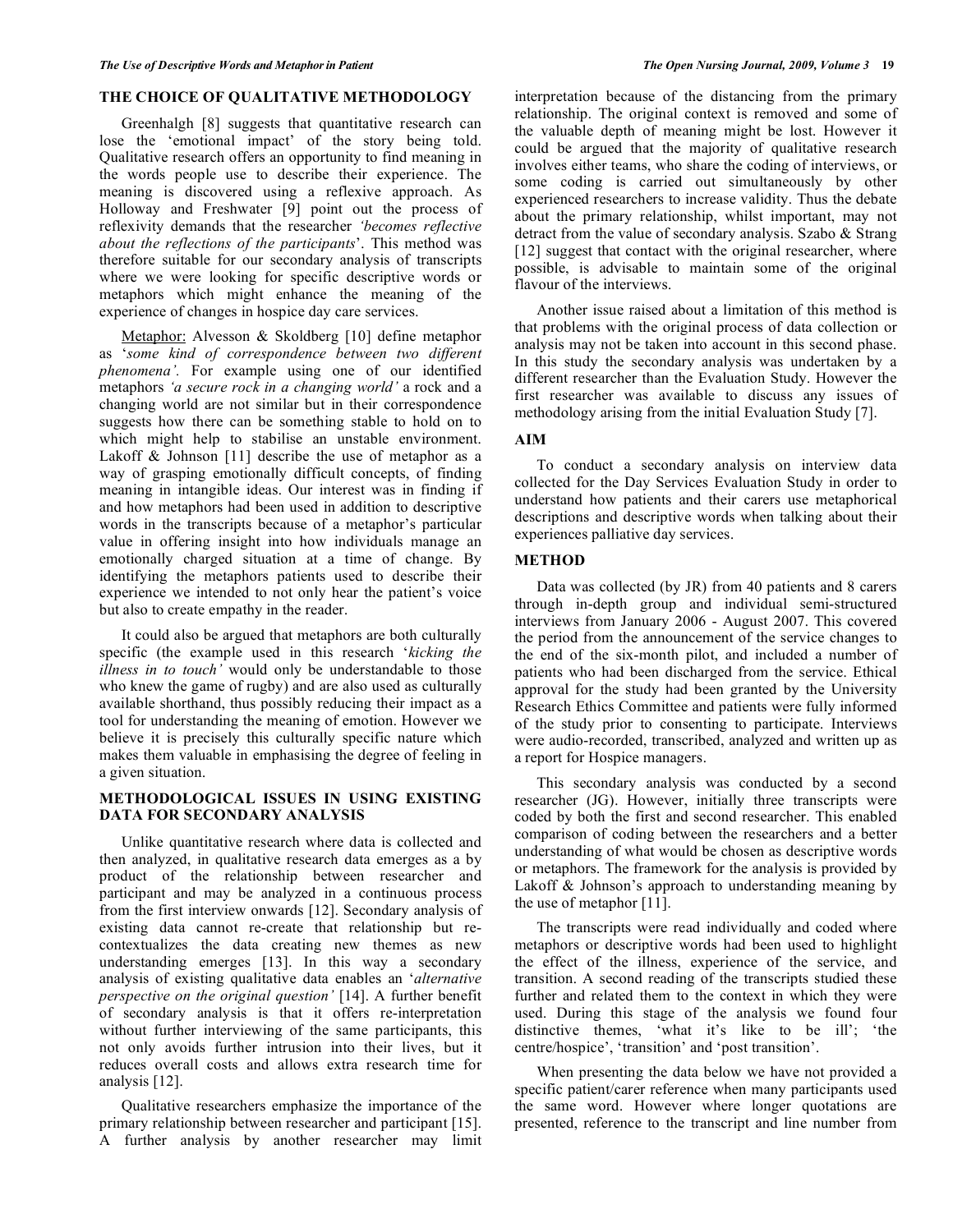which it came has been used: P=patient; C=Carer; Gr  $=$ group.

## **RESULTS**

 Themes generated from the secondary analysis of the interview data were

- What it's Like to be Ill
- The day hospice
- **Transition**
- Post Transition

## *Theme One:* 'What it's Like to be Ill'

 Participants used a variety of words to describe their experience of a life-limiting diagnosis: *knocks, overwhelms, changing, disappear, withdraw, loneliness, loss*. These words reflect the loss of control over their lives and the feelings of vulnerability which then recur during the course of the disease.

 One participant used a metaphor to explain how they managed their lives despite being ill:

 '..*you kick your illness into touch and get on with your life'*. (P/C3 498).

 The idea of kicking creates a picture of a muddy rugby ball being kicked over a line so the game (of life) can continue, putting the illness firmly in its place.

 It was dealing with other people's perceptions of them as an ill person that they often found hard to manage. The following words provide an idea of the emotional response of others towards people who are unwell: *'contagious'; 'fuss'; 'ignore'; 'afraid to touch'; being judged'; 'they look as though you are stupid'.* The illness creates feelings of being removed from the '*normal*' way of life.

 *Theme Two:* 'The Day Hospice'

 The participants used a variety of words to describe their experience of coming to the Day Hospice. In theme two the descriptive words are subdivided into the effect of the place/context, the sharing during lunch, the relationships with other patients, the impact on carer, and the users' relationships with the staff. Key words in this context were *'time'* which they used to describe the amount of time the staff were willing to give them and also how time changes with illness. Time at the Day Hospice was valued because it provided an opportunity to quietly reflect and seek guidance within a context where patients were running out of time as their illness progressed. Another key descriptive word which occurred repeatedly was *'security'*. Patients felt the Day Hospice provided a sense of security they could not experience outside. Carer felt they could leave their partners in safe hands and the emotional and physical security of the hospice itself meant they could enjoy respite from caring without feelings of guilt or anxiety.

One participant commented:

'*I think all hospices have a special X factor.*' (P/C 3 437).

 It was in trying to explain the concept of the X factor that participants attempted to describe, by using a metaphor, what a day hospice meant to those requiring palliative care:

 '*A secure rock in a world that's constantly changing*' (P1 36).

 This metaphor of a rock suggests solidity, something that can be relied upon for its strength, something to lean against. Some used other metaphors to try to describe the mix of activities which supported the essence, the X factor of the place:

 '*It's very difficult, if you think of a cocktail made up of many ingredients, when you're sampling the cocktail it's the cocktail isn't it? You may pick out the particular flavour in the cocktail and comment upon it, but in essence it's the ingredients that make up the whole, and that's the same with this place. It's got so many different facets which come together; some are more obvious than others*' (Gr1 168).

 Others used a variety of words which offered an insight into how they responded emotionally to coming to the hospice: '*a haven' 'wonderful'; 'amazing;' 'comfortable'; 'lovely;' 'good'; 'another world'; 'tremendous'; 'therapeutic'*. The intensity of these words suggests the degree to which users felt part of the day hospice and also the degree to which the staff and activities had positively affected their lives. Possibly the most poignant of the more unconscious use of metaphor was that at the hospice patients were '*spoilt to death'.*

 During the course of the analysis it emerged that meeting together for a meal developed a sense of communion. It was an opportunity for fun, for mutual support, and sharing. One participant suggested it was:

 '.. *The kind of cement that holds the whole thing together*' (P/C 4 345).

 This sense of being bound together (*cement*) recurred often and increased the understanding of how individuals valued the experience. Some patient's needed to have a meal because they did not cook for themselves at home, but for the majority it was the sharing and relaxing that formed the friendships and created a sense of '*family*'.

 One of the potential problems identified by patients about the move to session based care was the possible reduction in this informal emotional support offered between and amongst users. This was seen as very important to patients because of their decreasing role in family life and reduced community involvement outside the Hospice. The word '*family'* occurred many times it suggests that service users created a new family where sharing troubles increased a sense of status and made them feel worthwhile. This sense comes from words such as *'life enhancing'; 'bond'; 'companionship'; 'sharing stuff'; 'comradeship'.* The sharing was possible because they felt '*the same',* as other users. There was a '*bond*' and sense of '*value*.'

 Carer groups were well attended and carers continued to meet after their relative had died in order to support each other through the changing roles and losses. One carer described the experience of caring for a loved one with a life limiting illness as:

 '*I likened at a meeting I attended once the journey of a carer with somebody who, as xxx is, got a long term chronic condition. It's like taking a train journey from Penzance to Edinburgh except they black out all the windows and you*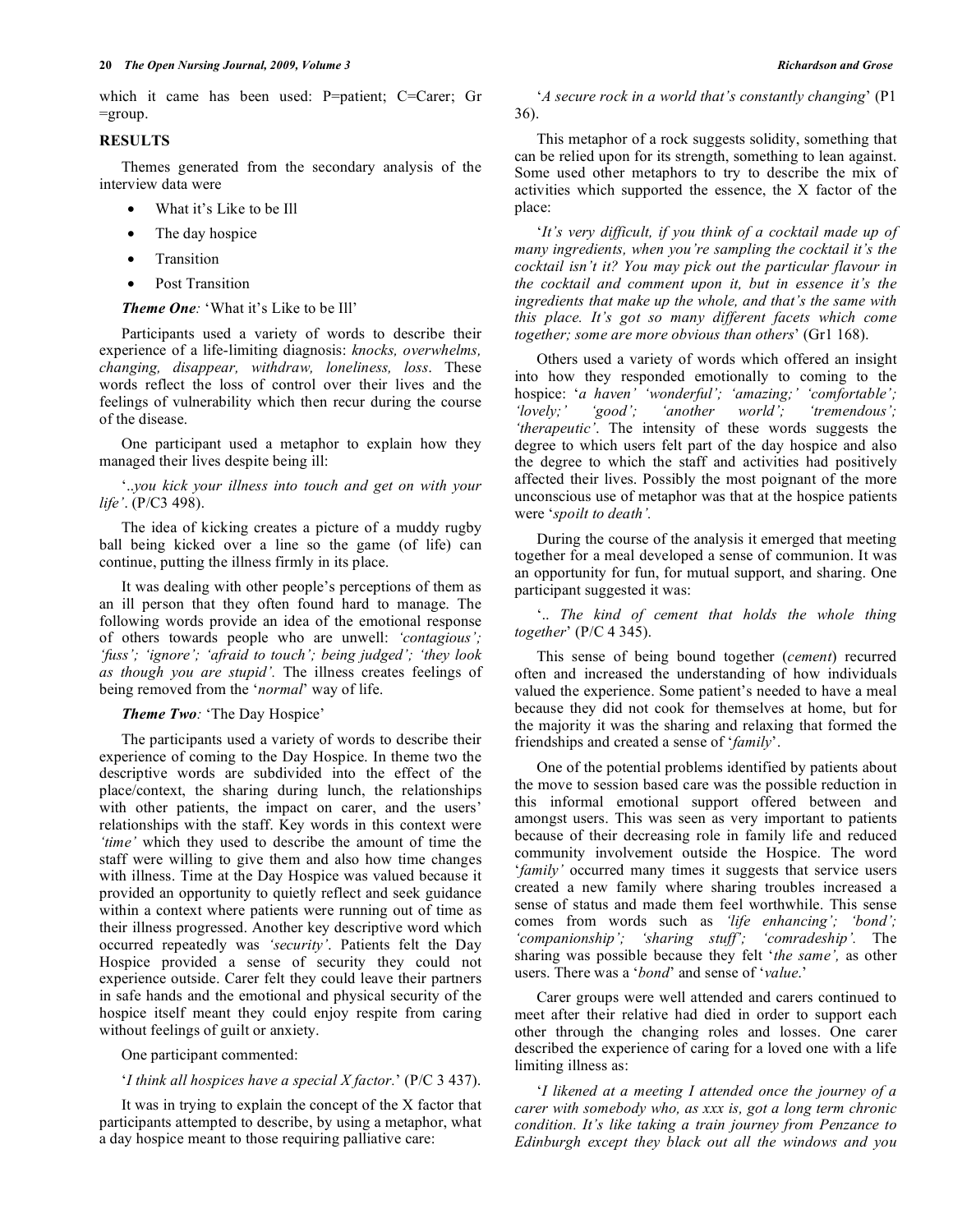#### *The Use of Descriptive Words and Metaphor in Patient The Open Nursing Journal, 2009, Volume 3* **21**

*know you're on the journey and occasionally it will stop but you don't know where you are and you don't know whether the next stop is going to be the last stop, but you know you're actually making that journey and (pause) just occasionally there may be little chinks of light coming into that but often it's not. It's you're in and you know the train has set off and that's it and ultimately it will arrive at Edinburgh. But the upside, with us kind of ending our conversation on a fairly low note, from my own perspective going through that journey what I do know that, if you like using the analogy of arriving in Edinburgh, there will be people here who will not only understand the journey I've just taken but will support me beyond, and that's a value which you can't put down on any little piece of paper*' (C4 586).

 This metaphor has value because it suggests both the journey through illness and the role of the carer who is willing to walk alongside the patient whilst neither of them have any idea of the length or quality of the journey. The lack of information about prognosis and possible adverse events is described here by the '*blacked out windows*', the comfort for the carer was that at journey's end there would be people in the hospice who understood the experience of the journey, and were able to provide empathy and support.

 The carers described the effect on their lives of being able to leave their family members in the Day Hospice as *'biggest support I ever had'.* The word *'safe'* occurred time and time again and mirrored the frequent use of the word *'security'* used by the patients.

 The staff working in the Day Hospice were seen as an essential part of the lives of the users, they appeared to have an unspoken understanding of individual needs and were very different from health and social work staff they met in other services. The metaphor of cement was used once again:

 '*They're very much part of the cement…they provide the structure they are the organization*'. (P/C4 365).

 Again the word '*time*' was used to describe the value of being in an environment where the users need not be rushed to explain how they felt. The staff were '*wonderful*' '*supportive*' and '*reassuring*' they '*won't panic or*  disappear'. For some, having experienced negative responses from people outside the Day Hospice the fact that the staff knew how to use touch when appropriate was recognized '*it means so much*' as a physical response to an emotional need.

## *Theme Three*: 'Transition'

 The metaphorical expressions and words used to describe the experience of moving from one system of care to another spoke not just of the emotional impact on users but also of its effect on the staff they trusted and their feelings about what the new system might offer. However some had recognized that change was inevitable. The contrast between the words used to describe the centre '*wonderful*'; '*a haven'*; '*another world*;' and the words used to describe the response to change '*sadness*', '*betrayal*', '*bitter and twisted*;' '*a black hole'*; serve not only to highlight the degree of distress caused by the possibility of change but also to re-emphasize the depth of feeling of the users about the service the hospice provided in their lives.

 The process of transition had '*upset the balance'* of the daily routine*.* The initial negative reaction to the news of a possible change occurred because the first letter communicating the changes was poorly understood. This caused a general anxiety which increased because of a *'Chinese whisper syndrome'.* This expression was used to describe how information was passed from one person to another and how it became changed in nature thus leading to an *'air of disillusionment'*. Many of the participants in the study said *'we're in the dark'* this metaphor was developed further by others who described the darkness as *'a black hole'.* 

 As time progressed and the changes began to occur participants had *'a feeling of betrayal'* and an *'air of sadness'.* Many talked about the feeling of being *'in limbo'.*  The word limbo suggests the feeling of being between two worlds and not knowing what the future holds. One participant said the news was like:

'*Someone else closing a door on your life*'. (P/C3 15).

 The users were concerned for the staff. They noticed a *'change of attitude'* amongst the staff who they described as having a '*long face',* now being *'too busy'* to spend time with them as though they were *'pulling back already'*, which was experienced as '*unsettling*'; staff seemed '*sad'*.

 For some, the changes meant that they returned to the feelings of loss of power they had at diagnosis, and experienced the sense of loss that occurred during the change process and the '*anger'* and '*uncertainty*' about future roles. Users felt disempowered:

 '*we are a weak minority of people pleading for something that ain't going to happen, so I give my opinion and lay back and just wait for the disaster to happen. It's very sad but you know.*' (P/C2 173).

 The metaphor of the *'weak minority'* suggests the impotence of people who are ill and a power struggle they did not feel they had the energy to enter into.

 What was also important was the perception that the Day Hospice might lose something by changing. The metaphor '*distillation*' suggests a watering down of the essence of the place, the essence being the interaction between and amongst the individuals who work in, and attend the day hospice. By using the word '*layers*', the idea of deep undercurrents emerges and the effect of the changes would not therefore be superficial but would more likely be deeply felt:

 '*…but it's something that happens here easily, and it's very difficult, it's the distillation of it all, you know the layers of it all, and they're all essential to make up the whole, there's not one - you take the human beings out of this place and all you've got is bricks and mortar in a nice setting. But it is the human beings and their interaction with each other, the professional staff, patients, carers, it's that interaction, that mix that works well now*' (P/C4 531).

 There were mixed responses to the idea of a session based service (service users attending for specific time-table sessions, rather than for the whole day). Several respondents suggested that sessions would '*limit your horizons'*  suggesting a foreshortening of the holistic care that they felt had been previously offered thus *'casualising the service',*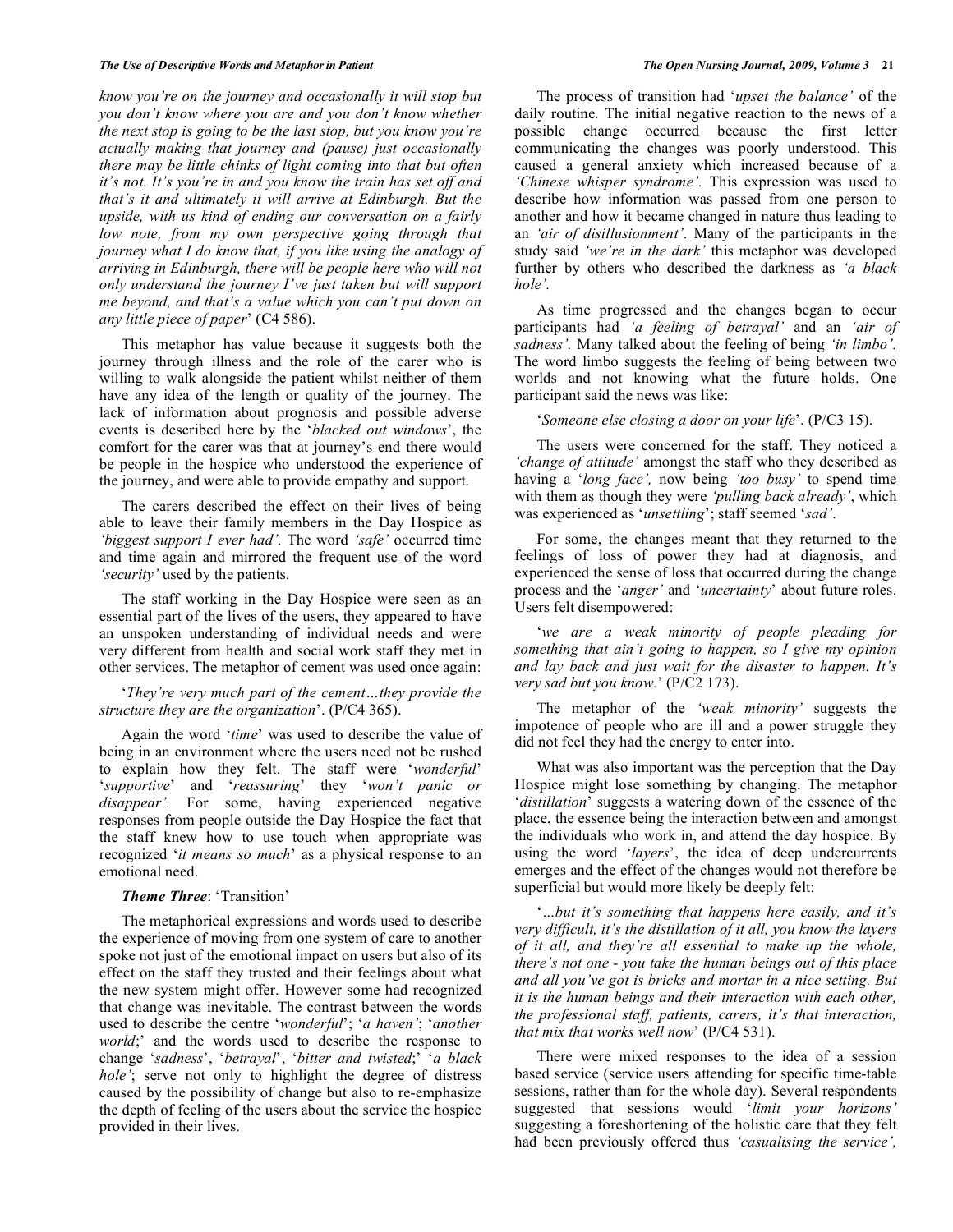the use of the word casual here possibly suggesting that it would be seen as of less importance.

 However some respondents recognized that change was inevitable *'it's the nature of things'* and *we 'must give to other people I suppose', 'It's just one of those things in life'.*  It would have been interesting to explore further whether this acceptance of change came from having been diagnosed with a life-limiting illness which led to recognition of the role of fate in life, or, whether it came from a genuine belief that change could be an enhancer of service provision.

 *Theme Four:* 'Post Transition'

 A number of participants were interviewed again between 3 and 6 months post transition to assess whether and how the transition process had concluded for them. The memory of the last visits to the Hospice for those who were discharged was still on some peoples' minds. The following provides a metaphorical picture of packing up and moving on:

 '…*actually it's strange, we had the last day there and all of a sudden the day was over. It all went so quickly. And we were going out of the door and people were being loaded onto their – in their various transport, and suddenly thought, 'Oh! Won't see them again'. And I suppose it was like that for lots of people really. Then that was it.* (2P/C3 199).

 Those that were changing services altogether expressed their grief by questioning why they were going. The metaphor here '*getting at us*' suggests being chosen for discharge because '*we're not dying'*:

 '*You know we felt as though we weren't wanted anymore. You know it feels awful when you're - we weren't wanted why, we haven't done anything wrong, we're still ill. I did understand the reason but we didn't at the time. You know what I mean it just felt as though they were getting at us because we're not dying*'. (2P12 278).

 But as participants moved on they began to become accustomed to their new services either by joining a new group at a different centre or by becoming involved in the new session-based service at the Hospice. The metaphors and descriptive words used about the new environments had echoes of those used to describe the old Day hospice service '*wanting for nothing*' and '*companionship*':

 '*We were surprisingly impressed....... In fact it's better because they are more into us... we want for nothing, so it's good*' (2P/C8 53).

 However those involved in one new service felt anxious that if it was not well attended this too might be taken away, suggesting that the vulnerability created by being removed from the day hospice had continued. The repetition of the word *'hope'* and the wandering nature of this narrative suggest a minor anxiety about the permanence of the new service:

 '*Let's hope this other one keeps it up. I hope it will. I gather they've got to more or less keep 13 to make it viable, which is, you know I can understand that, so, but I think the maximum they're allowed is 15 at the moment so it doesn't give them much flexibility. At least there will be 15 or 13 there now if these three new ones come. I think most of us are there fairly regular, you know suddenly you're not there,* 

*summer holiday or somebody's ill or something like that, but in general there's usually - I think it's been down to eight one day down there, now there's a couple more that will be better*'.(2P10 281).

 As time went on there was recognition that those who were residents in the care home where one of the new services had been set up had been generous in their welcome, *'letting us into their home*' suggests the warmth of the welcome and acceptance. The new service members began to feel a responsibility towards their new friends, the possibility of not going '*would be a let down for them*'. There was recognition that the joint sessions between new members and the residents had mutual value:

 '*They live in, they're resident, and in the day room we've noticed now there's half a dozen in particular that keep coming into the day room while we're there, 'cos they hear us bantering between us and having a bit of a laugh and a giggle. Some of them will join in and have a chat but they can't communicate that well some of them, so they will just listen. If you look around they're having a laugh, and I feel to stop going there would be a let down for them......so you know they've let us into their home but I feel that now because they're joining in it's doing them a bit of good as well as us. I hope it is anyhow. They've let us into their home*' (2P10 47).

 As the old Day Hospice service adapted to a session based service those who had remained had time to reflect on the process of transition. The anger was described as '*perceived'* which highlights that on reflection some people may have felt the degree of negative response to the changes had, in some cases been inappropriate. Overall the general mood was positive and was summed up by one couple saying:

 '*It's been resolved, I think for most people better than we all thought*' (2P/C3 217).

 Those in the new services, away from the original hospice, also recalled their response to change with some sense of discomfort using words such as '*guilty'* and '*feeling sorry'*:

 '*I felt a bit guilty putting pressure. And I felt a bit sorry for them (the staff) sometimes*' (2P/C8 278).

 Whilst recognizing that the process of transition had had some problems, the new positive outlook was succinctly represented by the metaphorical expression:

 '*When life throws lemons at you, you make lemonade*' (2C3 609).

 A new session called '*My story*' had been particularly successful with patients describing how they were leaving a '*legacy'* for their families by preparing memory boxes and DVD's. In the following quote a husband reflects on how the DVD he is preparing will be used after his death. The use of the word '*warm'* here offers hope that the DVD will offer comfort, that his wife can '*shut the door*' and have a special time with her husband and also that the DVD is a gift to the family '*It will all be there'*:

 '*I said to (wife), 'If you ever get upset you just put it on. It will probably make you more upset. But it's warm. You can put it on. You can shut the door. You can get a glass of*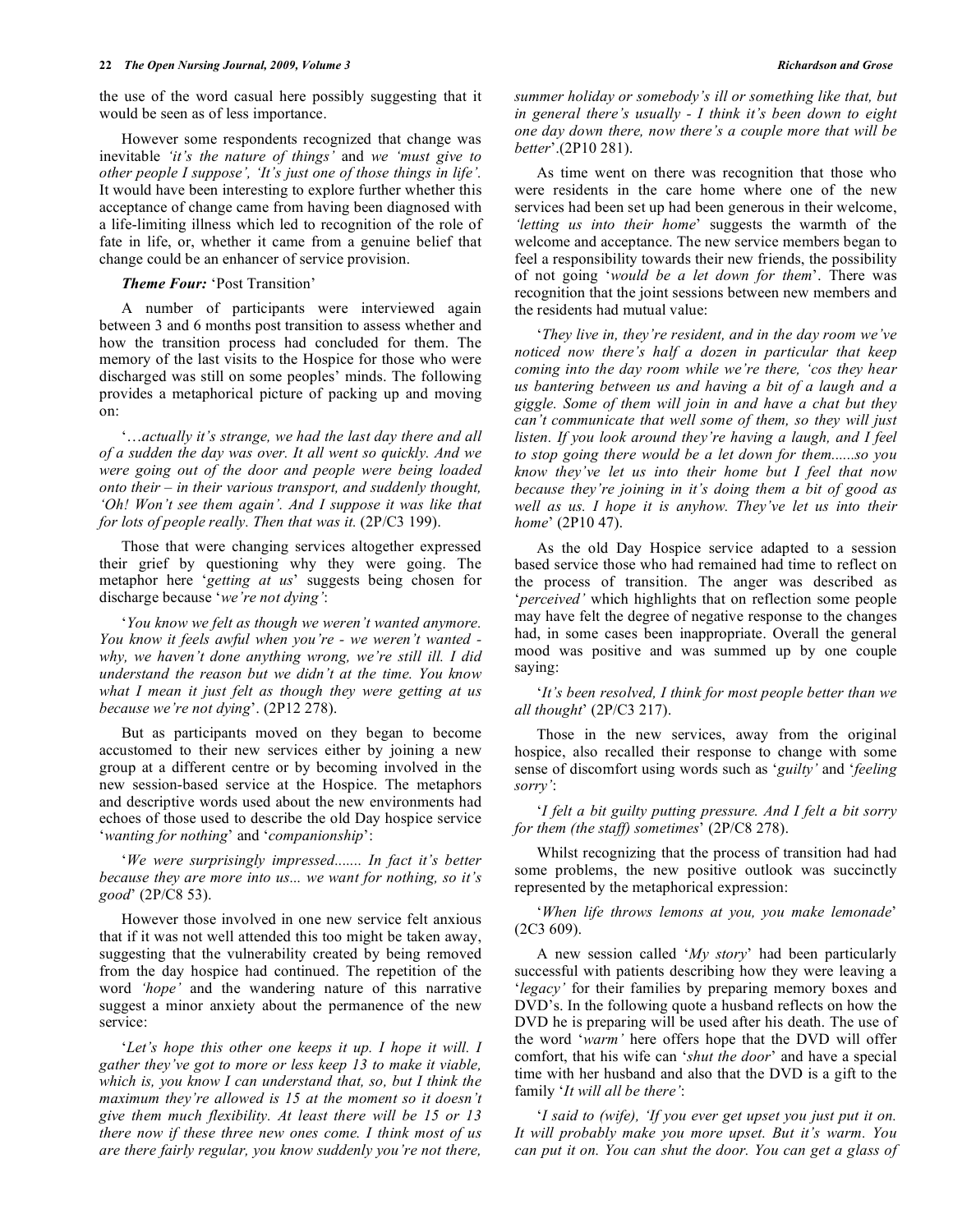*wine, or a bottle of wine, and put on the DVD.'. I would like that. wife can put it on and be with someone for five minutes. And the family and the kids can watch it, and they can show it to the grandchildren. It will all be there. And it was a very, very positive experience*.' (2P9 114).

 For those attending the sessions the words used were the same as before the changes, describing the '*warmth*' '*companionship'* and '*tranquillity'* which provides a safe environment for the patients and their carers. One patient used the metaphor:

## '*Death with air freshener'* (2P13 247).

 Others used the metaphor of '*a sanctuary'* emphasizing the security offered away from an outside world that sometimes seemed hostile and frightening.

 The participants in the last stage of this study appeared to have moved on past the traumas of transition. They had the opportunity to reflect and synthesize their experience. They concluded the new session-based service at the hospice still offered the same sanctuary for all. The following description uses a metaphorical story of the behaviour of the badgers in the garden. If the badgers felt safe enough to come out during the day then the essence of the hospice had survived the transition:

 '…. *during the day, a young badger……. he came out and started playing ….. while we were having lunch. That probably shows you how nice the place is. A lot of animals wouldn't come out. And the amount of birds that come down and land while you're out there. It's really like something out of Mary Poppins. It's really sweet and natural*. (2P9 585).

## **DISCUSSION**

 This study identified the descriptive words and metaphors patients and carers had used during their interviews as part of a Day Hospice Evaluation Project [7] in order to understand the degree to which they had been affected by the changes. The descriptive words and metaphors presented in the results section were intended to highlight the intensity of experience caused by the change to the service and how those involved eventually resolved their feelings and moved on.

 This method of identifying the descriptive words and metaphors moves away from traditional categorizing of qualitative research to an approach more akin to discourse analysis [9]. By using this method it is possible for the researcher to decide where the greatest emotional impact of the changes was experienced and this in turn can inform both immediate solutions and future plans for organizational change.

 The limitations of using secondary analysis were largely ameliorated by the first and second researcher working together, keeping the voice of the participant alive and cross referring to avoid loss of the original context [10]. In addition, the secondary analysis was conducted sequentially allowing little time to have elapsed between data collection and secondary analysis, thus maintaining the context of the primary research, the Day Hospice Evaluation Project [7].

 The results of this analysis are echoed in other research which considered the value of palliative day service

provision. A qualitative study gathering patient feedback from semi-structured questionnaire data [16] found that patients were '*very appreciative*' of this form of care however we considered whether the level of enthusiasm found in the current study might also be related to '*concern for the continuance'* of services. This anxiety over possible change in existing services needs to be well managed by hospice staff prior to change being introduced.

 Researchers exploring the experiences of people involved in UK palliative care services [17] found that patients reported an improvement in their quality of life and general self esteem. This current study has provided evidence which suggests that metaphors are a valuable method of understanding the depth and intensity of feeling. One of the participants described the last phase of life as a journey on a train. In a study involving nurses this metaphor was also used when describing the meaning of palliative care for people with life threatening diseases [18]. The nurses characterised the metaphor of the train journey by the three themes '*transit points, time and guidance'.* The value of the nurse/patient relationship in sharing the journey was highlighted and was reiterated here when participants talked about nurses as being the '*cement that holds the whole thing together'.* However our study suggests that it is the mutual support of carers, staff and other patients that keeps the train on the tracks and makes the journey as bearable as possible.

## **FUTURE RESEARCH**

#### **Secondary Analysis**

 Literature on the benefits and limitations of using secondary analysis in qualitative research, although growing, is still insufficient. This approach was seen here to have value in re-contextualizing the data and creating a greater depth in understanding of the experiences of the participants. Secondary analysis can reduce the burden of data collection and research fatigue on patients, in particular those with chronic or life-limiting illness. Furthermore it can be of particular benefit for students learning qualitative analysis.

#### **Use of Descriptive Words and Metaphor**

 Analysis of descriptive words and metaphor has provided a purpose and context for the secondary analysis allowing a new approach to understanding these data and offering a greater focus on emotion, assumption and depth of feeling at a time of transition. The value of this method has been recognized here but further adaptation of this method of analysis of qualitative studies would raise the profile of this useful tool.

## **CONCLUSION**

 Of importance in this study and in others [16, 18, 19] is that there is high satisfaction amongst users of palliative day services and that there is a subjective feeling of improvement in quality of life. What is less clear is the role day care plays in symptom control or whether the costs outweigh the benefits of providing day services. What this study has shown is the intensity of feeling about the value of palliative day services and the need for careful management of patients and carers at times of transition of focus and/or care provision. The study is limited by the fact that some service users were being discharged due to the service changes so